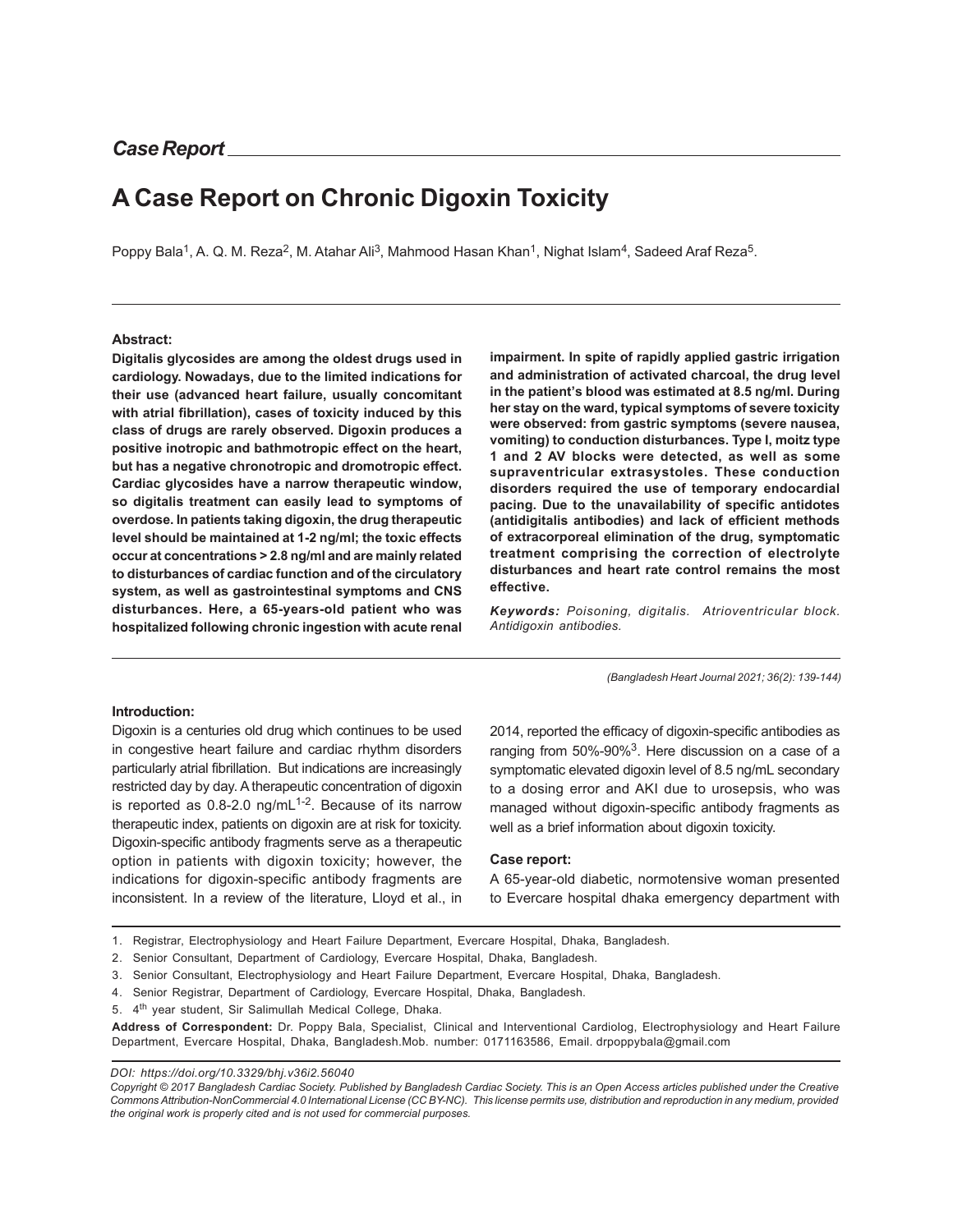a chief complaint of loose motion and vomiting for 3 days. She was also experiencing dizziness, drowsiness, fatigability and nausea for two weeks. She has a history of myocardial infarction 3 months back and treated with thrombolytic. Coronary angiogram was done which revealed left main and triple vessel disease and CABG was done in the same setting. Hospitalization two months prior to current presentation, patient was treated for heart failure with paroxysmal atrial fibrillation. Her medication list revealed that she had been discharged on digoxin. Her past medical history was pertinent for heart failure with a reduced ejection fraction with LVEF 30%. Due to nausea, she discontinued digoxin which was advised by physician.

She presented with mild disorientation. Initial vitals included blood pressure 80/60 mmHg, heart rate 48 beats per minute, respiratory rate 18 breaths per minute, and oxygen saturation of 94% on 3 L/min of oxygen via a nasal cannula. EKG showed 2:1 atrioventricular block

with ventricular rate of 48 bpm (Figure 1). Lab results included potassium 3.5 mmol/L (normal range 3.5-5.0 mmol/L), creatinine 1.5 mg/dL (normal range 0.7-1.3 mg/ dL), troponin 0.03 ng/mL (normal <0.03 ng/mL), and digoxin 8.7 ng/mL (therapeutic window 0.8-2.0 ng/mL). After a discussion with the family and patient, the decision was made to treat the patient with supportive care in the emergency department (ED). After initial management, she was admitted into CCU and Inj. Noradrenalin was started for hypotension. Inj. Atropine failed to revert AVB. With conservative management her condition stabilized. Oral potassium was given with the target of level of  $> 4$ mmol/L. Her digoxin concentration trended down at the expected rate She remained asymptomatic during her hospital stay with normalization of ECG (Figure 2). It was recognized that raised blood digoxin level was due to acute renal impairment. She was discharged against medical advice on hospital Day 4 due to financial constraint (Digoxin level 3.2ng/mL).



**Fig.-1:** *12 lead ECG showing 2:1 AV block.*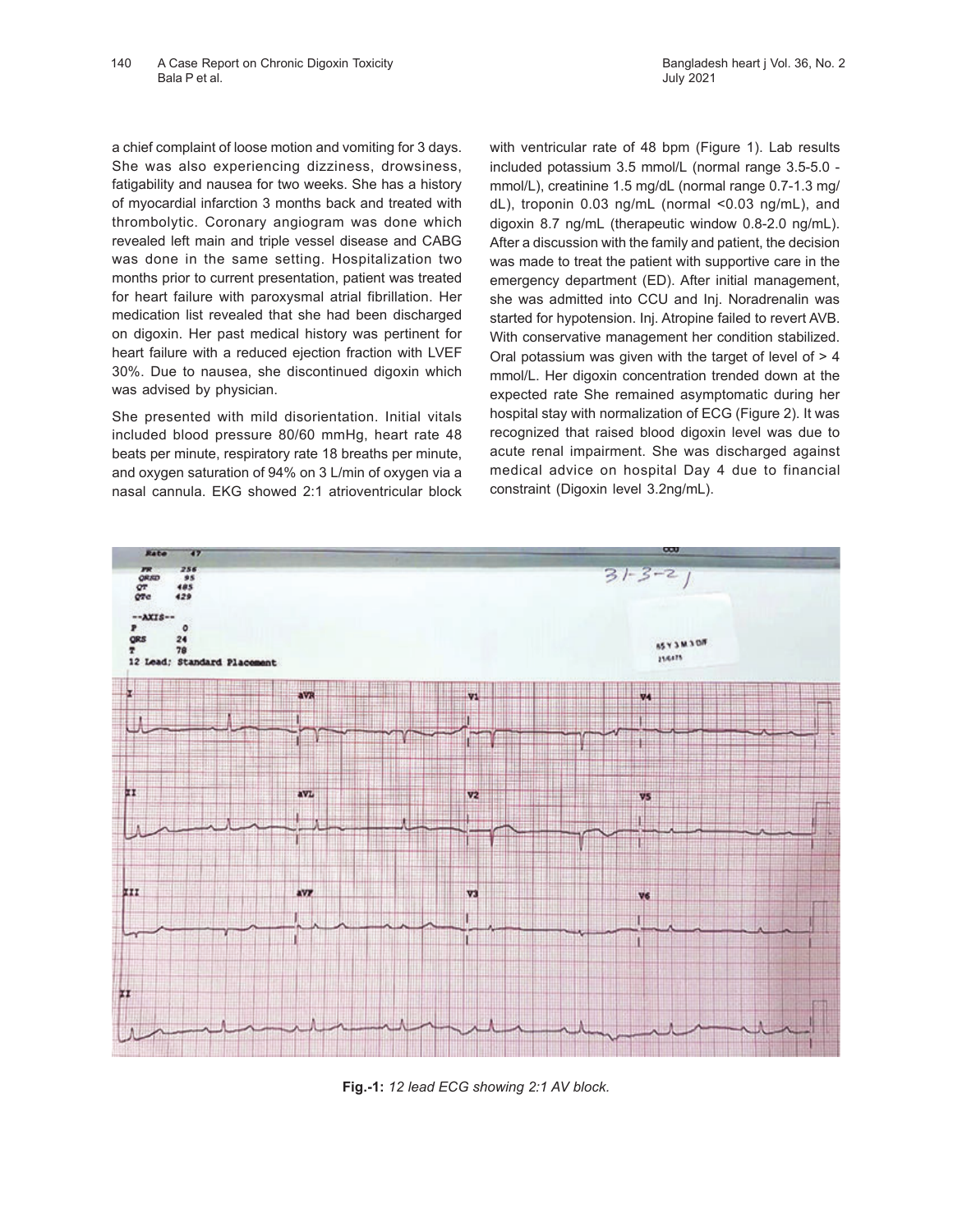

**Fig.-2:** *12 lead ECG showing normal sinus rhythm.*

## **Discussion:**

Digoxin is one of the common cardiac drug used in past and present. Digitalis toxicity, particularly in persons under long-term digoxin therapy, is a reason for repeated visits to hospital. Acute poisoning is rare but may occur as a result of attempted suicide or the intake of plants

that contain cardiac glycosides. This glycosides found in plants like Digitalis purpurea (foxglove) and Digitalis lanata (woolly foxglove). Below in table I pharmacologic profile was given<sup>4</sup>.

In acute poisoning the patient may present initially asymptomatic for 1-2 hours before symptoms such as

| <b>Table-I</b>              |                                     |  |  |
|-----------------------------|-------------------------------------|--|--|
| Bioavailability             | 65-80%                              |  |  |
| Protein binding             | 20-25%                              |  |  |
| Metabolism                  | Liver (10-20%)                      |  |  |
| Elimination half-life       | 35-45 hours                         |  |  |
|                             | 3.5 - 5 days (if renal failure)     |  |  |
| Excretion                   | Kidney (75-80%)                     |  |  |
| Solubility                  | water                               |  |  |
| Mechanism of action         | Inhibit the sodium-potassium-ATPase |  |  |
| Effect begins               | 30-90 minutes                       |  |  |
| Peak effect                 | 4-6 hours                           |  |  |
| Serum threshold Dose        | 0.8-2.0 ng/mL.                      |  |  |
| Volume distribution         |                                     |  |  |
| Adult<br>٠                  | 4-7 I/kg                            |  |  |
| Child<br>٠                  | 16 l/kg                             |  |  |
| Lowest Reported Toxic Dose- |                                     |  |  |
| Adult ·<br>٠                | 7500 mg                             |  |  |
| Child<br>$\bullet$          | 0.05 mg/Kg and 4 mg                 |  |  |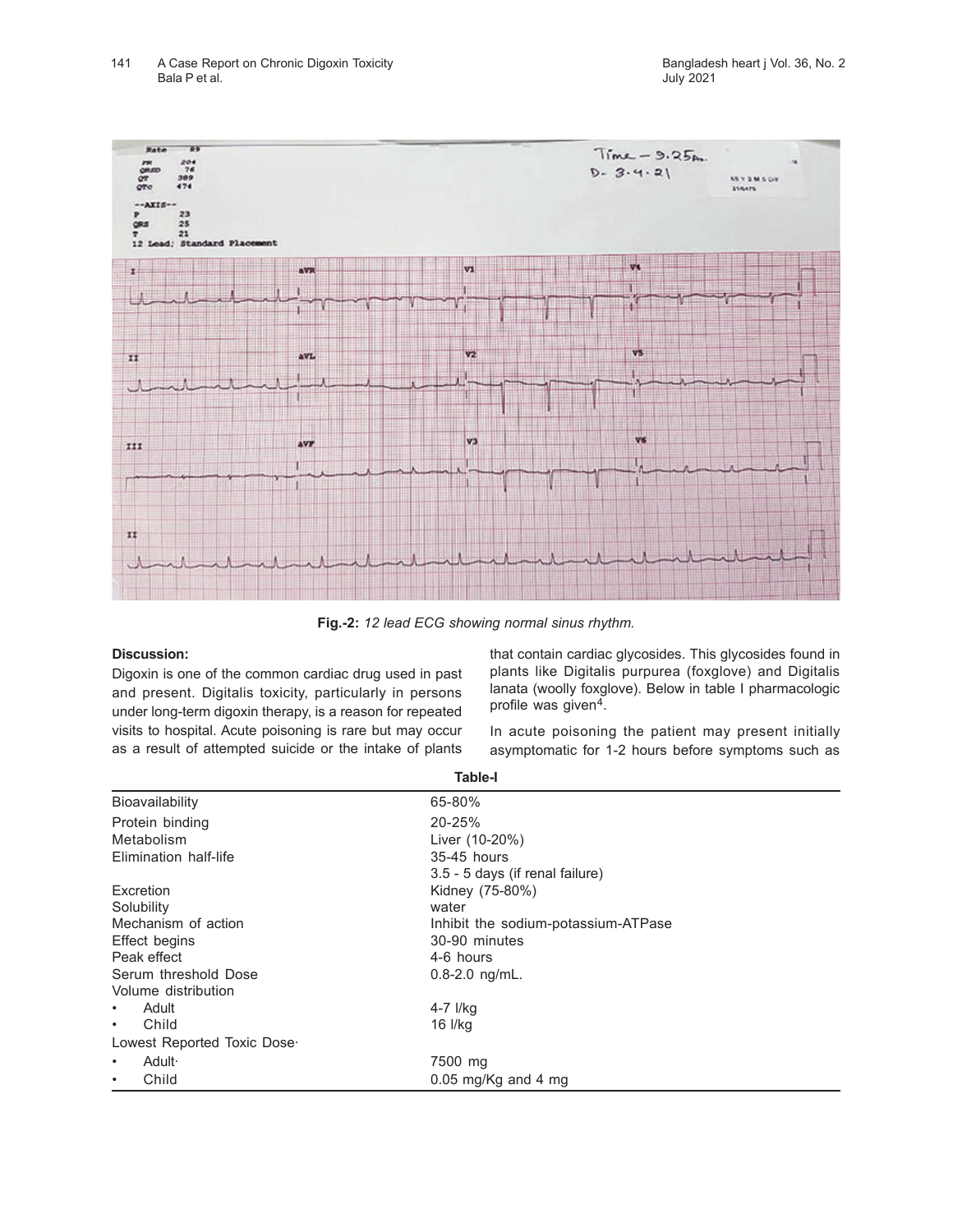nausea, vomiting, diarrhea and abdominal pain appear. Then followed by lethargy, confusion and weakness, regardless of the hemodynamic situation. Chronic toxicity produces less specific initial symptoms, such as loss of interest in daily life activities, anorexia, nausea, vomiting, diarrhea, abdominal pain, weight loss, delirium, confusion, drowsiness, headache, hallucinations, visual disturbance (chromatopsia, particularly xanthopsia), instability, syncope or fainting due to low cardiac output associated with altered heart rate<sup>5</sup>. One third of patients who die do so because of bradyarrhythmia and two thirds because of ventricular arrhythmia, but bradycardia that is unresponsive to atropine may be premonitory of ventricular fibrillation<sup>6</sup>.

**Table-II** *Arrhythmias found in digitalis poisoning*

| Bradyarrhythmia               | Tachyarrhythmia          |  |  |
|-------------------------------|--------------------------|--|--|
| Sinus bradycardia             | Atrial tachyarrhythmia   |  |  |
| Sinoatrial block              | Junctional tachycardia   |  |  |
| Mobitz type II 2nd degree AVB | Ventricular extrasystole |  |  |
| Atrioventricular dissociation | Bigeminy                 |  |  |
| Slow Atrial fibrillation      | Ventricular tachycardia  |  |  |
| Atrial flutter with AVB       | Ventricular fibrillation |  |  |

Diagnosis is done by history, clinical symptom, compatible ECG findings and serum digoxin level. Other laboratory tests are includes kidney function test, liver function test, serum electrolyte calcium, ABG and serum magnesium.

Specific treatment for digoxin toxicity is administration of digoxin-specific Fab fragments (antibodies) who are hyperkalemic or have Life-threatening situations (table III). For acute toxicity with an unknown digoxin concentration and unknown amount ingested, 10 vials can be empirically administered for adults, or 5 vials for children. For chronic toxicity, these doses will likely overestimate the amount of digoxin immune Fab fragment needed. One vial of digoxin immune fragments binds to 0.5 mg of digoxin. If the digoxin concentration is known, and the patient has ingested digoxin, the following formula can be used:

 Number of vials = (serum digoxin concentration) x (patient weight in kilograms)/100<sup>7</sup>.

For the supportive management the first priority is ensuring the patient has an adequate airway and breathing. An intravenous line should be established, with supplemental oxygen supplied if necessary and intravenous fluid therapy with control of central venous pressure (CVP). In chronic toxicity, digoxin and any other antiarrhythmic should be discontinued.

| Table-III                                      |                                       |  |  |  |  |
|------------------------------------------------|---------------------------------------|--|--|--|--|
| Life-threatening situations where anti-digoxin |                                       |  |  |  |  |
|                                                | antibodies was indicated <sup>8</sup> |  |  |  |  |

| PVC with risk of VT<br>or VF                                                                      |  |  |
|---------------------------------------------------------------------------------------------------|--|--|
| Ventricular fibrillation.<br>Digoxin plasma levels ><br>6 ng / mL $(> 6$ hour<br>post-ingestion). |  |  |
| Potassium > 5 mEq/L<br>in acute intoxication.                                                     |  |  |
|                                                                                                   |  |  |

In acute poisoning (<6h) gastrointestinal decontamination with activated carbon to prevent absorption should be considered. Hypokalemia is treated with supplementary potassium until it is  $> 4$  mEq/L. Hyperkalemia( $K+ > 5$  mEq/L) should be corrected with extreme caution using insulin-glucose, bicarbonate or exchange resins and Hyperkalemia may also be corrected with calcium salts, but in digitalis toxicity they may induce asystole or malignant arrhythmias so are not recommended. Neither is it advisable to treat hyperkalemia with beta-adrenergic because of their arrhythmogenic potential. Hyperkalemia in the presence of renal failure is an indication for hemodialysis<sup>9</sup>.

Hypomagnesemia is common in chronic poisoning due to the frequent use of diuretics in these patients. In theory, magnesium reduces myocardial irritability and improves conduction; it is indicated if sustained ventricular arrhythmia is present, but this benefit has not been confirmed in controlled studies. Magnesium is contraindicated in the presence of renal failure, bradyarrhythmia or AVB<sup>11</sup>. The correction of hypocalcemia is controversial and uncertainty about its cardiac effects; in cases of digitalis toxicity, calcium salts should not be administered<sup>12</sup>.

In hypotension, plasma volume should be increased within limits<sup>1</sup> and correction of hypoxemia if present. Dopamine or dobutamine are potentially arrhythmogenic and should be avoided. In refractory cases, noradrenaline is the drug of choice. Hypertension is rare and if needed then one should use drugs with a short half-life.

Management of arrhythmias is shown in figure 3.The use of pacemakers has very limited indications, since they do not guarantee control of rhythm disorders, and intra-cardiac placement is nowadays totally contraindicated, especially in acute poisoning, since they can induce malignant arrhythmias<sup>13</sup>. But some authors have obtained good results in cases of chronic poisoning, and recommend temporary pacemakers in patients with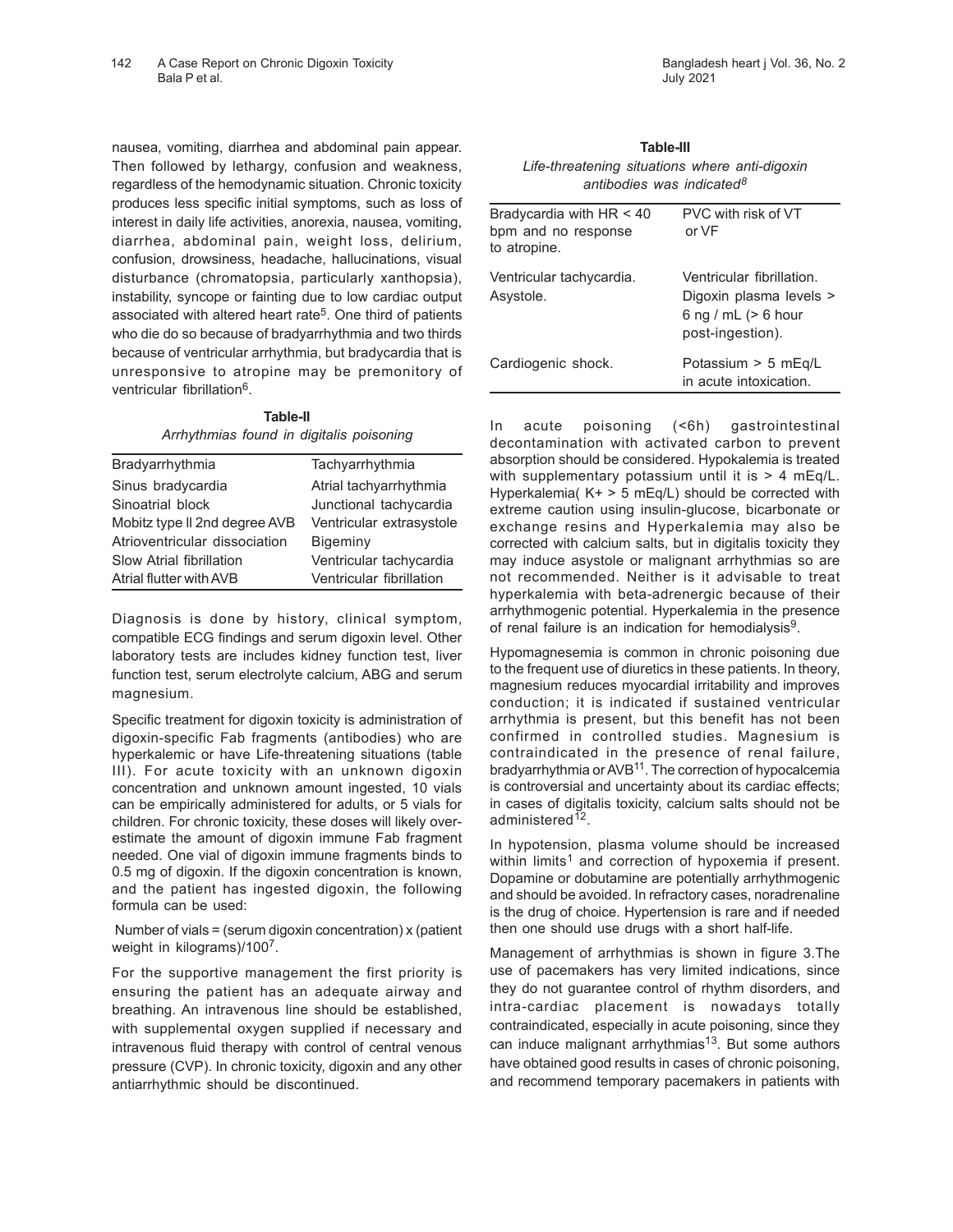

**Fig.-3:** *Management of arrhythmias in digoxin toxicity<sup>10</sup> .*

advanced AVB or symptomatic bradycardia, programmed at low frequencies (55-60 beats/min) to minimize their arrhythmogenic effect<sup>14</sup>.

Direct cardioversion to reverse supraventricular tachyarrhythmia has been associated with fatal ventricular arrhythmia and should not be used. However, cardioversion or defibrillation is indicated in situations of unstable or pulseless ventricular tachycardia and ventricular fibrillation. In these situations it is recommended to start with low energy (10-25 J) and pretreat, if possible, with lidocaine or amiodarone<sup>15</sup>.

For renal and extra-renal clearance, diuresis and hemodialysis or hemoperfusion are ineffective at significant extraction of digoxin, mainly due to its extensive volume of distribution. Once over the period of major risk period, with no signs, symptoms and ECG changes related to digitalis poisoning and with digoxin concentrations < 2 ng/mL, the patient can be discharged.

## **Conclusion:**

Digitalis toxicity is serious and, from the beginning, the patient must be monitored continuously while risks are evaluated, treatment administered and until risk of death is considered improbable. Digoxin-binding antibody is the only drug which can reverse the effect of digoxin toxicity. In perspective of Bangladesh, unfortunately this antidote is not easily available medicine. Due to the unavailability of specific antidotes (antidigitalis antibodies) and lack of efficient methods of extracorporeal elimination of the drug, symptomatic treatment comprising the correction of electrolyte disturbances and heart rate control remains the most effective.

## **References:**

- 1. Pincus M: Management of digoxin toxicity. Aust Prescr. 2016, 39:18-20.
- 2. Haynes K, Heitjan D, Kanetsky P, Hennessy S: Declining public health burden of digoxin toxicity from 1991 to 2004. Clin Pharmacol. 2008, 84:90- 94. 10.1038/sj.clpt.6100458.
- 3. Lloyd M: Digoxin-specific antibody fragments in the treatment of digoxin toxicity. J Emerg Med. 2014, 52:824-836. 10.1016/j.jemermed.2014.10.018
- 4. Isalo E. Clinical pharmacokinetics of digoxin. Clinical Pharmacokinetic. 1977; 2:1-16.
- 5. Nogué-Xarau S. Intoxicaciones agudas. Bases para el tratamiento en un servicio de urgencias (pag. 378-382). (Consultado 10 Marzo 2012). Disponible en: http://www.fetoc.es
- 6. Taboulet P, Baud F, Bismuth C. Clinical features and management of digitalis poisoning. Rationale for immunotherapy. Clin Toxicol. 1993;31:247-60.
- 7. Smith TW, Butler VP Jr, Haber E, Fozzard H, Marcus FI, Bremner WF, Schulman IC, Phillips A. Treatment of life-threatening digitalis intoxication with digoxinspecific Fab antibody fragments: Experience in 26 cases. N Engl J Med. 1982; 307:1357-1362.
- 8. Modified from Dawson, et al. Therapeutic Drug Monitoring in drug overdose. Br J Clin Pharmacol. 2001; 52:97S-102S).
- 9. Kelly RA, Smith TW. Recognition and management of digitalis toxicity.Am J Cardiol. 1992;69:108G-119G.